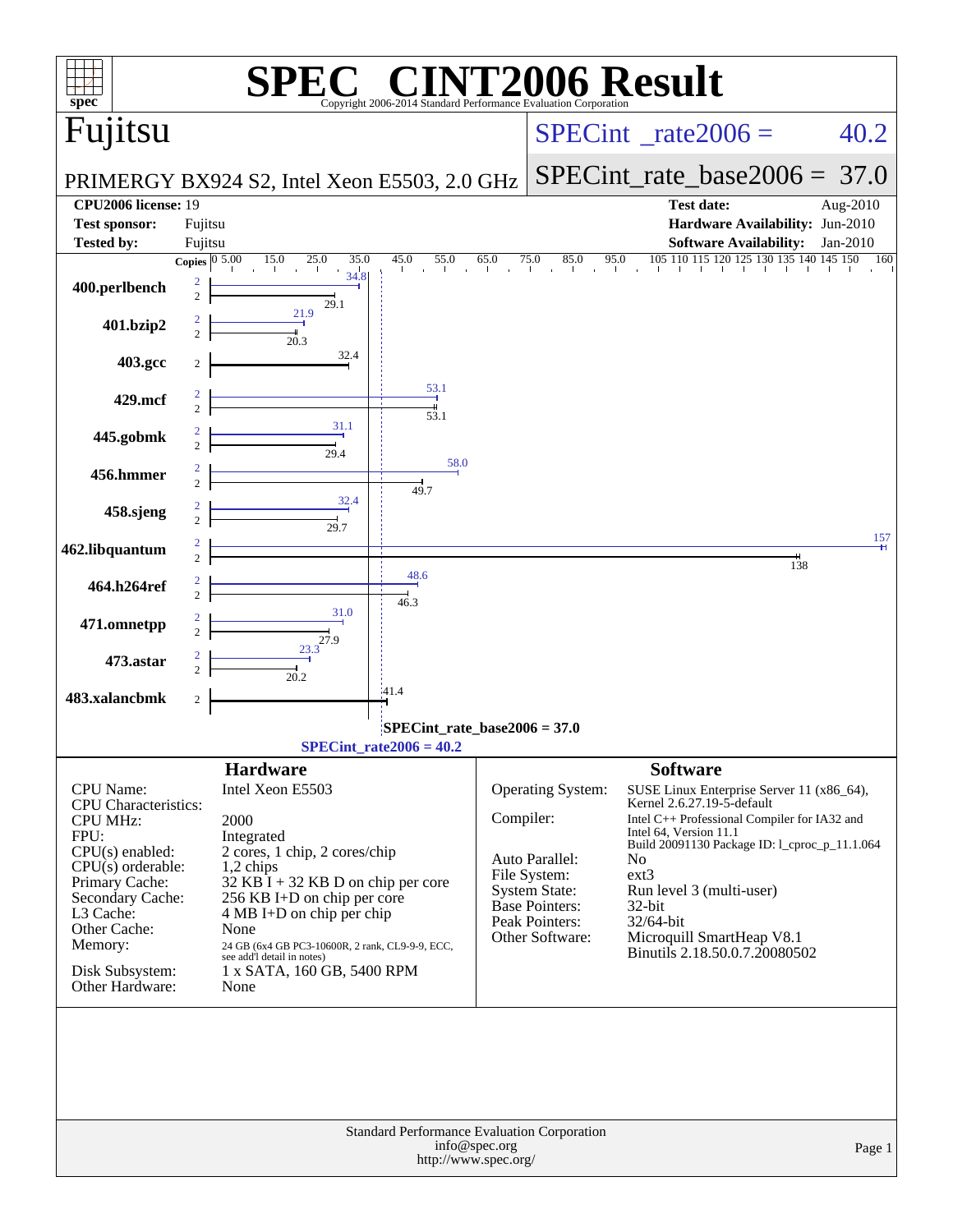

## Fujitsu

#### SPECint rate  $2006 = 40.2$

PRIMERGY BX924 S2, Intel Xeon E5503, 2.0 GHz [SPECint\\_rate\\_base2006 =](http://www.spec.org/auto/cpu2006/Docs/result-fields.html#SPECintratebase2006) 37.0

**[CPU2006 license:](http://www.spec.org/auto/cpu2006/Docs/result-fields.html#CPU2006license)** 19 **[Test date:](http://www.spec.org/auto/cpu2006/Docs/result-fields.html#Testdate)** Aug-2010 **[Test sponsor:](http://www.spec.org/auto/cpu2006/Docs/result-fields.html#Testsponsor)** Fujitsu **[Hardware Availability:](http://www.spec.org/auto/cpu2006/Docs/result-fields.html#HardwareAvailability)** Jun-2010 **[Tested by:](http://www.spec.org/auto/cpu2006/Docs/result-fields.html#Testedby)** Fujitsu **[Software Availability:](http://www.spec.org/auto/cpu2006/Docs/result-fields.html#SoftwareAvailability)** Jan-2010

#### **[Results Table](http://www.spec.org/auto/cpu2006/Docs/result-fields.html#ResultsTable)**

|                    | <b>Base</b>   |                |              |                                                                                                          |       |                |       | <b>Peak</b>   |                |              |                |              |                |              |
|--------------------|---------------|----------------|--------------|----------------------------------------------------------------------------------------------------------|-------|----------------|-------|---------------|----------------|--------------|----------------|--------------|----------------|--------------|
| <b>Benchmark</b>   | <b>Copies</b> | <b>Seconds</b> | <b>Ratio</b> | <b>Seconds</b>                                                                                           | Ratio | <b>Seconds</b> | Ratio | <b>Copies</b> | <b>Seconds</b> | <b>Ratio</b> | <b>Seconds</b> | <b>Ratio</b> | <b>Seconds</b> | <b>Ratio</b> |
| 400.perlbench      |               | 672            | 29.1         | 671                                                                                                      | 29.1  | 671            | 29.1  |               | 562            | 34.8         | 562            | 34.8         | 561            | 34.8         |
| 401.bzip2          |               | 966            | 20.0         | 950                                                                                                      | 20.3  | 949            | 20.3  |               | 882            | 21.9         | 880            | 21.9         | 882            | 21.9         |
| $403.\mathrm{gcc}$ |               | 496            | 32.5         | 497                                                                                                      | 32.4  | 497            | 32.4  |               | 496            | 32.5         | 497            | 32.4         | 497            | 32.4         |
| $429$ .mcf         |               | 348            | 52.4         | 344                                                                                                      | 53.1  | 344            | 53.1  |               | 343            | 53.2         | 344            | 53.1         | 344            | 53.1         |
| $445$ .gobmk       |               | 717            | 29.3         | 715                                                                                                      | 29.4  | 715            | 29.4  |               | 674            | 31.1         | 672            | 31.2         | 674            | 31.1         |
| 456.hmmer          |               | 375            | 49.7         | 375                                                                                                      | 49.8  | 377            | 49.6  |               | 322            | 58.0         | 322            | 58.0         | 322            | 58.0         |
| $458$ .sjeng       |               | 813            | 29.8         | 814                                                                                                      | 29.7  | 815            | 29.7  |               | 747            | 32.4         | 746            | 32.4         | 746            | 32.4         |
| 462.libquantum     |               | 300            | 138          | 300                                                                                                      | 138   | 302            | 137   |               | 263            | 157          | 263            | 157          | 262            | 158          |
| 464.h264ref        |               | 955            | 46.3         | 955                                                                                                      | 46.3  | 956            | 46.3  |               | 910            | 48.6         | 910            | 48.6         | 911            | 48.6         |
| 471.omnetpp        |               | 448            | 27.9         | 449                                                                                                      | 27.9  | 450            | 27.8  |               | 403            | 31.1         | 403            | <b>31.0</b>  | 403            | 31.0         |
| $473$ . astar      |               | 698            | 20.1         | 695                                                                                                      | 20.2  | 695            | 20.2  |               | 603            | 23.3         | 605            | 23.2         | 601            | 23.3         |
| 483.xalancbmk      |               | 334            | 41.4         | 333                                                                                                      | 41.4  | 334            | 41.3  |               | 334            | 41.4         | 333            | 41.4         | 334            | 41.3         |
|                    |               |                |              | Results appear in the order in which they were run. Bold underlined text indicates a median measurement. |       |                |       |               |                |              |                |              |                |              |

#### **[Submit Notes](http://www.spec.org/auto/cpu2006/Docs/result-fields.html#SubmitNotes)**

The config file option 'submit' was used. numactl was used to bind copies to the cores

#### **[Operating System Notes](http://www.spec.org/auto/cpu2006/Docs/result-fields.html#OperatingSystemNotes)**

'ulimit -s unlimited' was used to set the stacksize to unlimited prior to run

#### **[Platform Notes](http://www.spec.org/auto/cpu2006/Docs/result-fields.html#PlatformNotes)**

The system automatically configures the memory to run at 800 MHz.

#### **[General Notes](http://www.spec.org/auto/cpu2006/Docs/result-fields.html#GeneralNotes)**

 For information about Fujitsu please visit: <http://www.fujitsu.com> Binaries were compiled on SLES 10 with Binutils 2.18.50.0.7.20080502

# **[Base Compiler Invocation](http://www.spec.org/auto/cpu2006/Docs/result-fields.html#BaseCompilerInvocation)**

[C benchmarks](http://www.spec.org/auto/cpu2006/Docs/result-fields.html#Cbenchmarks): [icc -m32](http://www.spec.org/cpu2006/results/res2010q3/cpu2006-20100827-13082.flags.html#user_CCbase_intel_icc_32bit_5ff4a39e364c98233615fdd38438c6f2)

[C++ benchmarks:](http://www.spec.org/auto/cpu2006/Docs/result-fields.html#CXXbenchmarks) [icpc -m32](http://www.spec.org/cpu2006/results/res2010q3/cpu2006-20100827-13082.flags.html#user_CXXbase_intel_icpc_32bit_4e5a5ef1a53fd332b3c49e69c3330699)

> Standard Performance Evaluation Corporation [info@spec.org](mailto:info@spec.org) <http://www.spec.org/>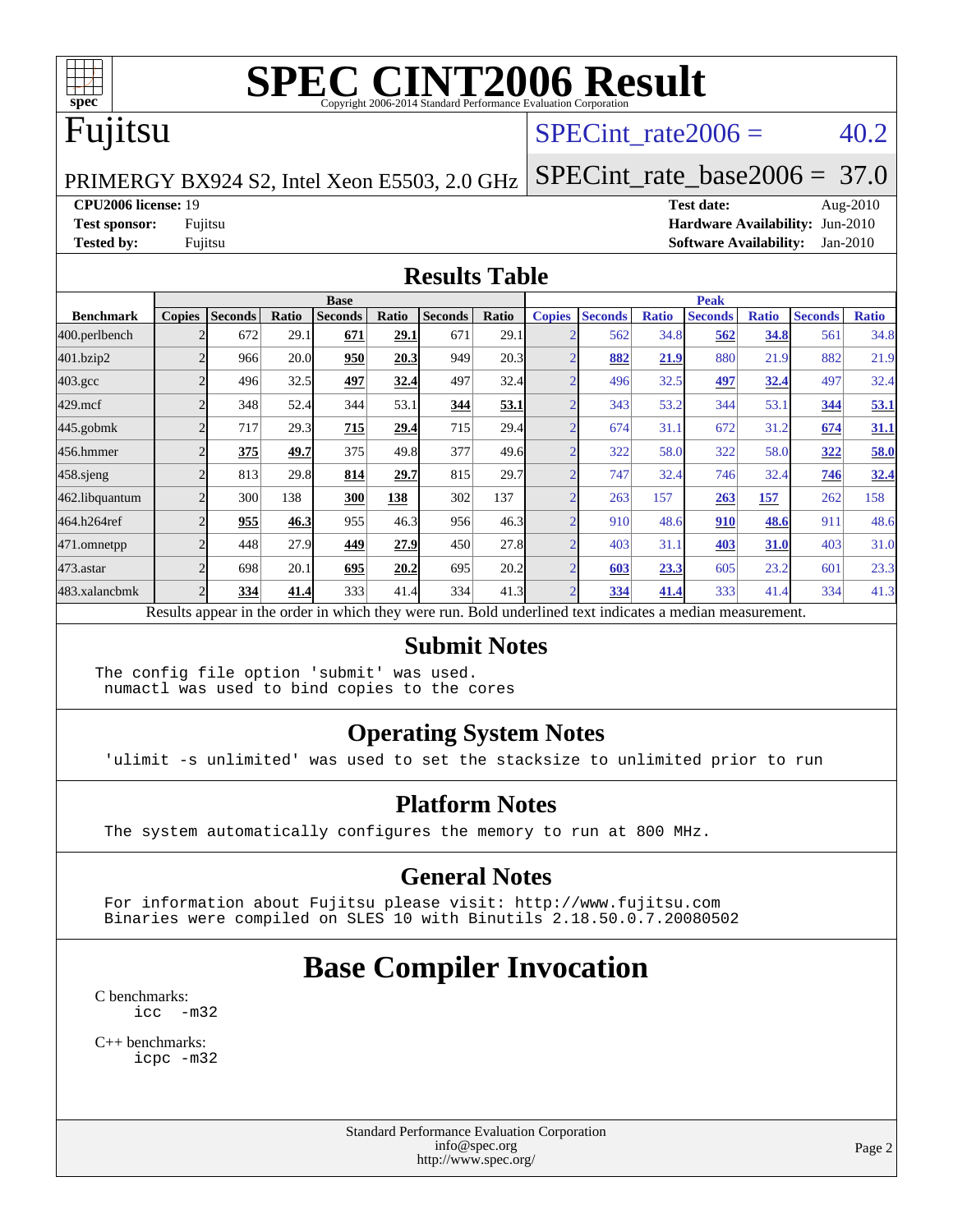

## Fujitsu

SPECint rate  $2006 = 40.2$ 

PRIMERGY BX924 S2, Intel Xeon E5503, 2.0 GHz [SPECint\\_rate\\_base2006 =](http://www.spec.org/auto/cpu2006/Docs/result-fields.html#SPECintratebase2006) 37.0

**[CPU2006 license:](http://www.spec.org/auto/cpu2006/Docs/result-fields.html#CPU2006license)** 19 **[Test date:](http://www.spec.org/auto/cpu2006/Docs/result-fields.html#Testdate)** Aug-2010 **[Test sponsor:](http://www.spec.org/auto/cpu2006/Docs/result-fields.html#Testsponsor)** Fujitsu **[Hardware Availability:](http://www.spec.org/auto/cpu2006/Docs/result-fields.html#HardwareAvailability)** Jun-2010 **[Tested by:](http://www.spec.org/auto/cpu2006/Docs/result-fields.html#Testedby)** Fujitsu **[Software Availability:](http://www.spec.org/auto/cpu2006/Docs/result-fields.html#SoftwareAvailability)** Jan-2010

#### **[Base Portability Flags](http://www.spec.org/auto/cpu2006/Docs/result-fields.html#BasePortabilityFlags)**

 400.perlbench: [-DSPEC\\_CPU\\_LINUX\\_IA32](http://www.spec.org/cpu2006/results/res2010q3/cpu2006-20100827-13082.flags.html#b400.perlbench_baseCPORTABILITY_DSPEC_CPU_LINUX_IA32) 462.libquantum: [-DSPEC\\_CPU\\_LINUX](http://www.spec.org/cpu2006/results/res2010q3/cpu2006-20100827-13082.flags.html#b462.libquantum_baseCPORTABILITY_DSPEC_CPU_LINUX) 483.xalancbmk: [-DSPEC\\_CPU\\_LINUX](http://www.spec.org/cpu2006/results/res2010q3/cpu2006-20100827-13082.flags.html#b483.xalancbmk_baseCXXPORTABILITY_DSPEC_CPU_LINUX)

**[Base Optimization Flags](http://www.spec.org/auto/cpu2006/Docs/result-fields.html#BaseOptimizationFlags)**

[C benchmarks](http://www.spec.org/auto/cpu2006/Docs/result-fields.html#Cbenchmarks):

[-xSSE4.2](http://www.spec.org/cpu2006/results/res2010q3/cpu2006-20100827-13082.flags.html#user_CCbase_f-xSSE42_f91528193cf0b216347adb8b939d4107) [-ipo](http://www.spec.org/cpu2006/results/res2010q3/cpu2006-20100827-13082.flags.html#user_CCbase_f-ipo) [-O3](http://www.spec.org/cpu2006/results/res2010q3/cpu2006-20100827-13082.flags.html#user_CCbase_f-O3) [-no-prec-div](http://www.spec.org/cpu2006/results/res2010q3/cpu2006-20100827-13082.flags.html#user_CCbase_f-no-prec-div) [-static](http://www.spec.org/cpu2006/results/res2010q3/cpu2006-20100827-13082.flags.html#user_CCbase_f-static) [-opt-prefetch](http://www.spec.org/cpu2006/results/res2010q3/cpu2006-20100827-13082.flags.html#user_CCbase_f-opt-prefetch)

[C++ benchmarks:](http://www.spec.org/auto/cpu2006/Docs/result-fields.html#CXXbenchmarks)

[-xSSE4.2](http://www.spec.org/cpu2006/results/res2010q3/cpu2006-20100827-13082.flags.html#user_CXXbase_f-xSSE42_f91528193cf0b216347adb8b939d4107) [-ipo](http://www.spec.org/cpu2006/results/res2010q3/cpu2006-20100827-13082.flags.html#user_CXXbase_f-ipo) [-O3](http://www.spec.org/cpu2006/results/res2010q3/cpu2006-20100827-13082.flags.html#user_CXXbase_f-O3) [-no-prec-div](http://www.spec.org/cpu2006/results/res2010q3/cpu2006-20100827-13082.flags.html#user_CXXbase_f-no-prec-div) [-opt-prefetch](http://www.spec.org/cpu2006/results/res2010q3/cpu2006-20100827-13082.flags.html#user_CXXbase_f-opt-prefetch) [-Wl,-z,muldefs](http://www.spec.org/cpu2006/results/res2010q3/cpu2006-20100827-13082.flags.html#user_CXXbase_link_force_multiple1_74079c344b956b9658436fd1b6dd3a8a) [-L/home/cmplr/usr3/alrahate/cpu2006.1.1.ic11.1/libic11.1-32bit -lsmartheap](http://www.spec.org/cpu2006/results/res2010q3/cpu2006-20100827-13082.flags.html#user_CXXbase_SmartHeap_d86dffe4a79b79ef8890d5cce17030c3)

#### **[Base Other Flags](http://www.spec.org/auto/cpu2006/Docs/result-fields.html#BaseOtherFlags)**

[C benchmarks](http://www.spec.org/auto/cpu2006/Docs/result-fields.html#Cbenchmarks):

403.gcc: [-Dalloca=\\_alloca](http://www.spec.org/cpu2006/results/res2010q3/cpu2006-20100827-13082.flags.html#b403.gcc_baseEXTRA_CFLAGS_Dalloca_be3056838c12de2578596ca5467af7f3)

#### **[Peak Compiler Invocation](http://www.spec.org/auto/cpu2006/Docs/result-fields.html#PeakCompilerInvocation)**

[C benchmarks \(except as noted below\)](http://www.spec.org/auto/cpu2006/Docs/result-fields.html#Cbenchmarksexceptasnotedbelow):

[icc -m32](http://www.spec.org/cpu2006/results/res2010q3/cpu2006-20100827-13082.flags.html#user_CCpeak_intel_icc_32bit_5ff4a39e364c98233615fdd38438c6f2)

401.bzip2: [icc -m64](http://www.spec.org/cpu2006/results/res2010q3/cpu2006-20100827-13082.flags.html#user_peakCCLD401_bzip2_intel_icc_64bit_bda6cc9af1fdbb0edc3795bac97ada53)

456.hmmer: [icc -m64](http://www.spec.org/cpu2006/results/res2010q3/cpu2006-20100827-13082.flags.html#user_peakCCLD456_hmmer_intel_icc_64bit_bda6cc9af1fdbb0edc3795bac97ada53)

458.sjeng: [icc -m64](http://www.spec.org/cpu2006/results/res2010q3/cpu2006-20100827-13082.flags.html#user_peakCCLD458_sjeng_intel_icc_64bit_bda6cc9af1fdbb0edc3795bac97ada53)

462.libquantum: [icc -m64](http://www.spec.org/cpu2006/results/res2010q3/cpu2006-20100827-13082.flags.html#user_peakCCLD462_libquantum_intel_icc_64bit_bda6cc9af1fdbb0edc3795bac97ada53)

[C++ benchmarks \(except as noted below\):](http://www.spec.org/auto/cpu2006/Docs/result-fields.html#CXXbenchmarksexceptasnotedbelow) [icpc -m32](http://www.spec.org/cpu2006/results/res2010q3/cpu2006-20100827-13082.flags.html#user_CXXpeak_intel_icpc_32bit_4e5a5ef1a53fd332b3c49e69c3330699)

473.astar: [icpc -m64](http://www.spec.org/cpu2006/results/res2010q3/cpu2006-20100827-13082.flags.html#user_peakCXXLD473_astar_intel_icpc_64bit_fc66a5337ce925472a5c54ad6a0de310)

#### **[Peak Portability Flags](http://www.spec.org/auto/cpu2006/Docs/result-fields.html#PeakPortabilityFlags)**

 400.perlbench: [-DSPEC\\_CPU\\_LINUX\\_IA32](http://www.spec.org/cpu2006/results/res2010q3/cpu2006-20100827-13082.flags.html#b400.perlbench_peakCPORTABILITY_DSPEC_CPU_LINUX_IA32) 401.bzip2: [-DSPEC\\_CPU\\_LP64](http://www.spec.org/cpu2006/results/res2010q3/cpu2006-20100827-13082.flags.html#suite_peakCPORTABILITY401_bzip2_DSPEC_CPU_LP64)

Continued on next page

Standard Performance Evaluation Corporation [info@spec.org](mailto:info@spec.org) <http://www.spec.org/>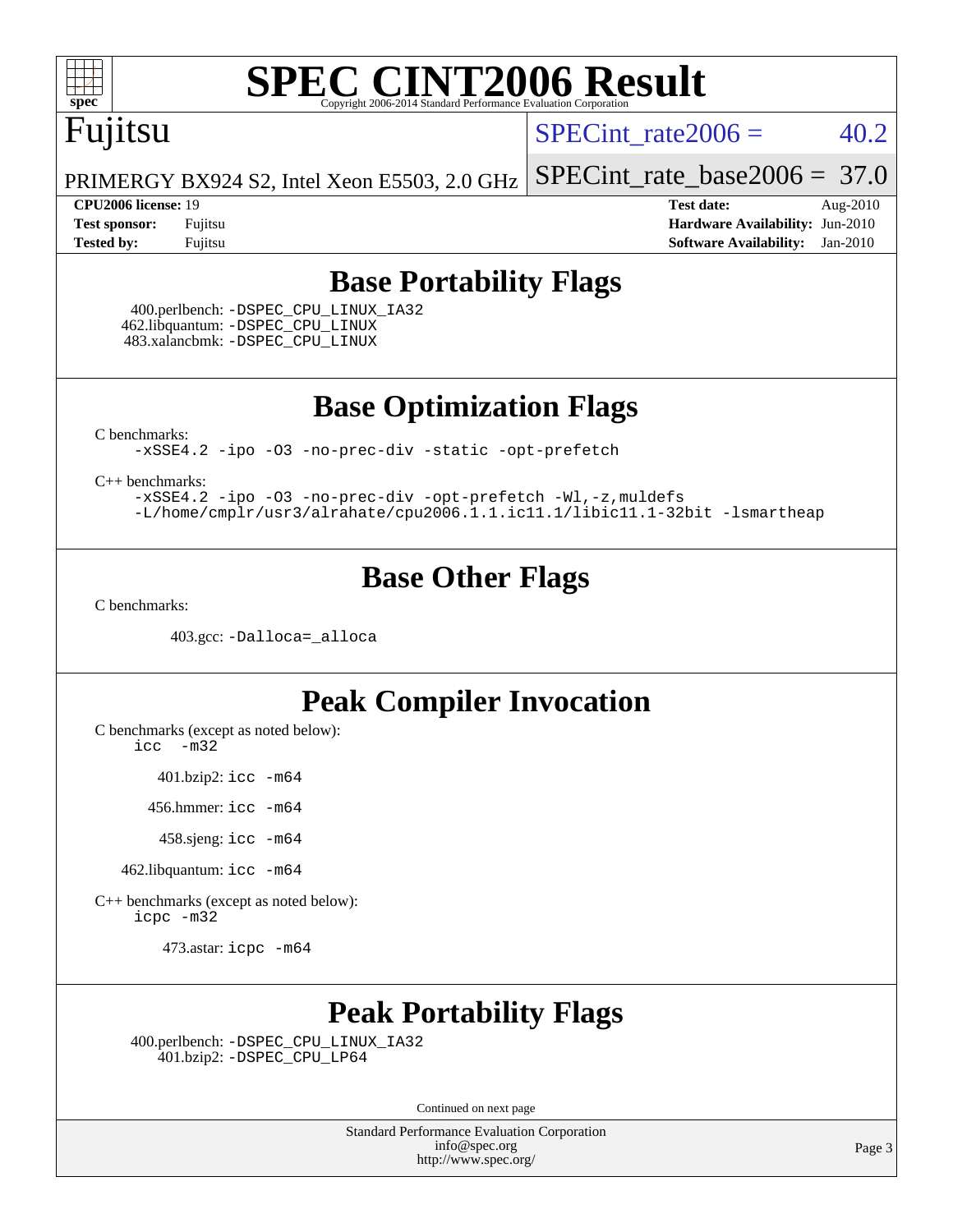

# Fujitsu

SPECint rate  $2006 = 40.2$ 

PRIMERGY BX924 S2, Intel Xeon E5503, 2.0 GHz [SPECint\\_rate\\_base2006 =](http://www.spec.org/auto/cpu2006/Docs/result-fields.html#SPECintratebase2006) 37.0

**[CPU2006 license:](http://www.spec.org/auto/cpu2006/Docs/result-fields.html#CPU2006license)** 19 **[Test date:](http://www.spec.org/auto/cpu2006/Docs/result-fields.html#Testdate)** Aug-2010 **[Test sponsor:](http://www.spec.org/auto/cpu2006/Docs/result-fields.html#Testsponsor)** Fujitsu **[Hardware Availability:](http://www.spec.org/auto/cpu2006/Docs/result-fields.html#HardwareAvailability)** Jun-2010 **[Tested by:](http://www.spec.org/auto/cpu2006/Docs/result-fields.html#Testedby)** Fujitsu **[Software Availability:](http://www.spec.org/auto/cpu2006/Docs/result-fields.html#SoftwareAvailability)** Jan-2010

## **[Peak Portability Flags \(Continued\)](http://www.spec.org/auto/cpu2006/Docs/result-fields.html#PeakPortabilityFlags)**

 456.hmmer: [-DSPEC\\_CPU\\_LP64](http://www.spec.org/cpu2006/results/res2010q3/cpu2006-20100827-13082.flags.html#suite_peakCPORTABILITY456_hmmer_DSPEC_CPU_LP64) 458.sjeng: [-DSPEC\\_CPU\\_LP64](http://www.spec.org/cpu2006/results/res2010q3/cpu2006-20100827-13082.flags.html#suite_peakCPORTABILITY458_sjeng_DSPEC_CPU_LP64) 462.libquantum: [-DSPEC\\_CPU\\_LP64](http://www.spec.org/cpu2006/results/res2010q3/cpu2006-20100827-13082.flags.html#suite_peakCPORTABILITY462_libquantum_DSPEC_CPU_LP64) [-DSPEC\\_CPU\\_LINUX](http://www.spec.org/cpu2006/results/res2010q3/cpu2006-20100827-13082.flags.html#b462.libquantum_peakCPORTABILITY_DSPEC_CPU_LINUX) 473.astar: [-DSPEC\\_CPU\\_LP64](http://www.spec.org/cpu2006/results/res2010q3/cpu2006-20100827-13082.flags.html#suite_peakCXXPORTABILITY473_astar_DSPEC_CPU_LP64) 483.xalancbmk: [-DSPEC\\_CPU\\_LINUX](http://www.spec.org/cpu2006/results/res2010q3/cpu2006-20100827-13082.flags.html#b483.xalancbmk_peakCXXPORTABILITY_DSPEC_CPU_LINUX)

### **[Peak Optimization Flags](http://www.spec.org/auto/cpu2006/Docs/result-fields.html#PeakOptimizationFlags)**

[C benchmarks](http://www.spec.org/auto/cpu2006/Docs/result-fields.html#Cbenchmarks):

Standard Performance Evaluation Corporation [info@spec.org](mailto:info@spec.org) <http://www.spec.org/> Page 4 400.perlbench: [-xSSE4.2](http://www.spec.org/cpu2006/results/res2010q3/cpu2006-20100827-13082.flags.html#user_peakPASS2_CFLAGSPASS2_LDCFLAGS400_perlbench_f-xSSE42_f91528193cf0b216347adb8b939d4107)(pass 2) [-prof-gen](http://www.spec.org/cpu2006/results/res2010q3/cpu2006-20100827-13082.flags.html#user_peakPASS1_CFLAGSPASS1_LDCFLAGS400_perlbench_prof_gen_e43856698f6ca7b7e442dfd80e94a8fc)(pass 1) [-ipo](http://www.spec.org/cpu2006/results/res2010q3/cpu2006-20100827-13082.flags.html#user_peakPASS2_CFLAGSPASS2_LDCFLAGS400_perlbench_f-ipo)(pass 2)  $-03$ (pass 2)  $-$ no-prec-div(pass 2)  $-$ static(pass 2) [-prof-use](http://www.spec.org/cpu2006/results/res2010q3/cpu2006-20100827-13082.flags.html#user_peakPASS2_CFLAGSPASS2_LDCFLAGS400_perlbench_prof_use_bccf7792157ff70d64e32fe3e1250b55)(pass 2) [-ansi-alias](http://www.spec.org/cpu2006/results/res2010q3/cpu2006-20100827-13082.flags.html#user_peakCOPTIMIZE400_perlbench_f-ansi-alias) 401.bzip2: [-xSSE4.2](http://www.spec.org/cpu2006/results/res2010q3/cpu2006-20100827-13082.flags.html#user_peakPASS2_CFLAGSPASS2_LDCFLAGS401_bzip2_f-xSSE42_f91528193cf0b216347adb8b939d4107)(pass 2) [-prof-gen](http://www.spec.org/cpu2006/results/res2010q3/cpu2006-20100827-13082.flags.html#user_peakPASS1_CFLAGSPASS1_LDCFLAGS401_bzip2_prof_gen_e43856698f6ca7b7e442dfd80e94a8fc)(pass 1) [-ipo](http://www.spec.org/cpu2006/results/res2010q3/cpu2006-20100827-13082.flags.html#user_peakPASS2_CFLAGSPASS2_LDCFLAGS401_bzip2_f-ipo)(pass 2) [-O3](http://www.spec.org/cpu2006/results/res2010q3/cpu2006-20100827-13082.flags.html#user_peakPASS2_CFLAGSPASS2_LDCFLAGS401_bzip2_f-O3)(pass 2) [-no-prec-div](http://www.spec.org/cpu2006/results/res2010q3/cpu2006-20100827-13082.flags.html#user_peakPASS2_CFLAGSPASS2_LDCFLAGS401_bzip2_f-no-prec-div)(pass 2) [-static](http://www.spec.org/cpu2006/results/res2010q3/cpu2006-20100827-13082.flags.html#user_peakPASS2_CFLAGSPASS2_LDCFLAGS401_bzip2_f-static)(pass 2) [-prof-use](http://www.spec.org/cpu2006/results/res2010q3/cpu2006-20100827-13082.flags.html#user_peakPASS2_CFLAGSPASS2_LDCFLAGS401_bzip2_prof_use_bccf7792157ff70d64e32fe3e1250b55)(pass 2) [-opt-prefetch](http://www.spec.org/cpu2006/results/res2010q3/cpu2006-20100827-13082.flags.html#user_peakCOPTIMIZE401_bzip2_f-opt-prefetch) [-ansi-alias](http://www.spec.org/cpu2006/results/res2010q3/cpu2006-20100827-13082.flags.html#user_peakCOPTIMIZE401_bzip2_f-ansi-alias) [-auto-ilp32](http://www.spec.org/cpu2006/results/res2010q3/cpu2006-20100827-13082.flags.html#user_peakCOPTIMIZE401_bzip2_f-auto-ilp32)  $403.\text{gcc: basepeak}$  = yes 429.mcf: [-xSSE4.2](http://www.spec.org/cpu2006/results/res2010q3/cpu2006-20100827-13082.flags.html#user_peakCOPTIMIZE429_mcf_f-xSSE42_f91528193cf0b216347adb8b939d4107) [-ipo](http://www.spec.org/cpu2006/results/res2010q3/cpu2006-20100827-13082.flags.html#user_peakCOPTIMIZE429_mcf_f-ipo) [-O3](http://www.spec.org/cpu2006/results/res2010q3/cpu2006-20100827-13082.flags.html#user_peakCOPTIMIZE429_mcf_f-O3) [-no-prec-div](http://www.spec.org/cpu2006/results/res2010q3/cpu2006-20100827-13082.flags.html#user_peakCOPTIMIZE429_mcf_f-no-prec-div) [-static](http://www.spec.org/cpu2006/results/res2010q3/cpu2006-20100827-13082.flags.html#user_peakCOPTIMIZE429_mcf_f-static) [-opt-prefetch](http://www.spec.org/cpu2006/results/res2010q3/cpu2006-20100827-13082.flags.html#user_peakCOPTIMIZE429_mcf_f-opt-prefetch) 445.gobmk: [-xSSE4.2](http://www.spec.org/cpu2006/results/res2010q3/cpu2006-20100827-13082.flags.html#user_peakPASS2_CFLAGSPASS2_LDCFLAGS445_gobmk_f-xSSE42_f91528193cf0b216347adb8b939d4107)(pass 2) [-prof-gen](http://www.spec.org/cpu2006/results/res2010q3/cpu2006-20100827-13082.flags.html#user_peakPASS1_CFLAGSPASS1_LDCFLAGS445_gobmk_prof_gen_e43856698f6ca7b7e442dfd80e94a8fc)(pass 1) [-prof-use](http://www.spec.org/cpu2006/results/res2010q3/cpu2006-20100827-13082.flags.html#user_peakPASS2_CFLAGSPASS2_LDCFLAGS445_gobmk_prof_use_bccf7792157ff70d64e32fe3e1250b55)(pass 2) [-O2](http://www.spec.org/cpu2006/results/res2010q3/cpu2006-20100827-13082.flags.html#user_peakCOPTIMIZE445_gobmk_f-O2) [-ipo](http://www.spec.org/cpu2006/results/res2010q3/cpu2006-20100827-13082.flags.html#user_peakCOPTIMIZE445_gobmk_f-ipo) [-no-prec-div](http://www.spec.org/cpu2006/results/res2010q3/cpu2006-20100827-13082.flags.html#user_peakCOPTIMIZE445_gobmk_f-no-prec-div) [-ansi-alias](http://www.spec.org/cpu2006/results/res2010q3/cpu2006-20100827-13082.flags.html#user_peakCOPTIMIZE445_gobmk_f-ansi-alias) 456.hmmer: [-xSSE4.2](http://www.spec.org/cpu2006/results/res2010q3/cpu2006-20100827-13082.flags.html#user_peakCOPTIMIZE456_hmmer_f-xSSE42_f91528193cf0b216347adb8b939d4107) [-ipo](http://www.spec.org/cpu2006/results/res2010q3/cpu2006-20100827-13082.flags.html#user_peakCOPTIMIZE456_hmmer_f-ipo) [-O3](http://www.spec.org/cpu2006/results/res2010q3/cpu2006-20100827-13082.flags.html#user_peakCOPTIMIZE456_hmmer_f-O3) [-no-prec-div](http://www.spec.org/cpu2006/results/res2010q3/cpu2006-20100827-13082.flags.html#user_peakCOPTIMIZE456_hmmer_f-no-prec-div) [-static](http://www.spec.org/cpu2006/results/res2010q3/cpu2006-20100827-13082.flags.html#user_peakCOPTIMIZE456_hmmer_f-static) [-unroll2](http://www.spec.org/cpu2006/results/res2010q3/cpu2006-20100827-13082.flags.html#user_peakCOPTIMIZE456_hmmer_f-unroll_784dae83bebfb236979b41d2422d7ec2) [-ansi-alias](http://www.spec.org/cpu2006/results/res2010q3/cpu2006-20100827-13082.flags.html#user_peakCOPTIMIZE456_hmmer_f-ansi-alias) [-auto-ilp32](http://www.spec.org/cpu2006/results/res2010q3/cpu2006-20100827-13082.flags.html#user_peakCOPTIMIZE456_hmmer_f-auto-ilp32) 458.sjeng: [-xSSE4.2](http://www.spec.org/cpu2006/results/res2010q3/cpu2006-20100827-13082.flags.html#user_peakPASS2_CFLAGSPASS2_LDCFLAGS458_sjeng_f-xSSE42_f91528193cf0b216347adb8b939d4107)(pass 2) [-prof-gen](http://www.spec.org/cpu2006/results/res2010q3/cpu2006-20100827-13082.flags.html#user_peakPASS1_CFLAGSPASS1_LDCFLAGS458_sjeng_prof_gen_e43856698f6ca7b7e442dfd80e94a8fc)(pass 1) [-ipo](http://www.spec.org/cpu2006/results/res2010q3/cpu2006-20100827-13082.flags.html#user_peakPASS2_CFLAGSPASS2_LDCFLAGS458_sjeng_f-ipo)(pass 2) [-O3](http://www.spec.org/cpu2006/results/res2010q3/cpu2006-20100827-13082.flags.html#user_peakPASS2_CFLAGSPASS2_LDCFLAGS458_sjeng_f-O3)(pass 2) [-no-prec-div](http://www.spec.org/cpu2006/results/res2010q3/cpu2006-20100827-13082.flags.html#user_peakPASS2_CFLAGSPASS2_LDCFLAGS458_sjeng_f-no-prec-div)(pass 2) [-static](http://www.spec.org/cpu2006/results/res2010q3/cpu2006-20100827-13082.flags.html#user_peakPASS2_CFLAGSPASS2_LDCFLAGS458_sjeng_f-static)(pass 2) [-prof-use](http://www.spec.org/cpu2006/results/res2010q3/cpu2006-20100827-13082.flags.html#user_peakPASS2_CFLAGSPASS2_LDCFLAGS458_sjeng_prof_use_bccf7792157ff70d64e32fe3e1250b55)(pass 2) [-unroll4](http://www.spec.org/cpu2006/results/res2010q3/cpu2006-20100827-13082.flags.html#user_peakCOPTIMIZE458_sjeng_f-unroll_4e5e4ed65b7fd20bdcd365bec371b81f) [-auto-ilp32](http://www.spec.org/cpu2006/results/res2010q3/cpu2006-20100827-13082.flags.html#user_peakCOPTIMIZE458_sjeng_f-auto-ilp32) 462.libquantum: [-xSSE4.2](http://www.spec.org/cpu2006/results/res2010q3/cpu2006-20100827-13082.flags.html#user_peakCOPTIMIZE462_libquantum_f-xSSE42_f91528193cf0b216347adb8b939d4107) [-ipo](http://www.spec.org/cpu2006/results/res2010q3/cpu2006-20100827-13082.flags.html#user_peakCOPTIMIZE462_libquantum_f-ipo) [-O3](http://www.spec.org/cpu2006/results/res2010q3/cpu2006-20100827-13082.flags.html#user_peakCOPTIMIZE462_libquantum_f-O3) [-no-prec-div](http://www.spec.org/cpu2006/results/res2010q3/cpu2006-20100827-13082.flags.html#user_peakCOPTIMIZE462_libquantum_f-no-prec-div) [-static](http://www.spec.org/cpu2006/results/res2010q3/cpu2006-20100827-13082.flags.html#user_peakCOPTIMIZE462_libquantum_f-static) [-auto-ilp32](http://www.spec.org/cpu2006/results/res2010q3/cpu2006-20100827-13082.flags.html#user_peakCOPTIMIZE462_libquantum_f-auto-ilp32) [-opt-prefetch](http://www.spec.org/cpu2006/results/res2010q3/cpu2006-20100827-13082.flags.html#user_peakCOPTIMIZE462_libquantum_f-opt-prefetch) 464.h264ref: [-xSSE4.2](http://www.spec.org/cpu2006/results/res2010q3/cpu2006-20100827-13082.flags.html#user_peakPASS2_CFLAGSPASS2_LDCFLAGS464_h264ref_f-xSSE42_f91528193cf0b216347adb8b939d4107)(pass 2) [-prof-gen](http://www.spec.org/cpu2006/results/res2010q3/cpu2006-20100827-13082.flags.html#user_peakPASS1_CFLAGSPASS1_LDCFLAGS464_h264ref_prof_gen_e43856698f6ca7b7e442dfd80e94a8fc)(pass 1) [-ipo](http://www.spec.org/cpu2006/results/res2010q3/cpu2006-20100827-13082.flags.html#user_peakPASS2_CFLAGSPASS2_LDCFLAGS464_h264ref_f-ipo)(pass 2) [-O3](http://www.spec.org/cpu2006/results/res2010q3/cpu2006-20100827-13082.flags.html#user_peakPASS2_CFLAGSPASS2_LDCFLAGS464_h264ref_f-O3)(pass 2) [-no-prec-div](http://www.spec.org/cpu2006/results/res2010q3/cpu2006-20100827-13082.flags.html#user_peakPASS2_CFLAGSPASS2_LDCFLAGS464_h264ref_f-no-prec-div)(pass 2) [-static](http://www.spec.org/cpu2006/results/res2010q3/cpu2006-20100827-13082.flags.html#user_peakPASS2_CFLAGSPASS2_LDCFLAGS464_h264ref_f-static)(pass 2) [-prof-use](http://www.spec.org/cpu2006/results/res2010q3/cpu2006-20100827-13082.flags.html#user_peakPASS2_CFLAGSPASS2_LDCFLAGS464_h264ref_prof_use_bccf7792157ff70d64e32fe3e1250b55)(pass 2) [-unroll2](http://www.spec.org/cpu2006/results/res2010q3/cpu2006-20100827-13082.flags.html#user_peakCOPTIMIZE464_h264ref_f-unroll_784dae83bebfb236979b41d2422d7ec2) [-ansi-alias](http://www.spec.org/cpu2006/results/res2010q3/cpu2006-20100827-13082.flags.html#user_peakCOPTIMIZE464_h264ref_f-ansi-alias) [C++ benchmarks:](http://www.spec.org/auto/cpu2006/Docs/result-fields.html#CXXbenchmarks) 471.omnetpp: [-xSSE4.2](http://www.spec.org/cpu2006/results/res2010q3/cpu2006-20100827-13082.flags.html#user_peakPASS2_CXXFLAGSPASS2_LDCXXFLAGS471_omnetpp_f-xSSE42_f91528193cf0b216347adb8b939d4107)(pass 2) [-prof-gen](http://www.spec.org/cpu2006/results/res2010q3/cpu2006-20100827-13082.flags.html#user_peakPASS1_CXXFLAGSPASS1_LDCXXFLAGS471_omnetpp_prof_gen_e43856698f6ca7b7e442dfd80e94a8fc)(pass 1) [-ipo](http://www.spec.org/cpu2006/results/res2010q3/cpu2006-20100827-13082.flags.html#user_peakPASS2_CXXFLAGSPASS2_LDCXXFLAGS471_omnetpp_f-ipo)(pass 2) [-O3](http://www.spec.org/cpu2006/results/res2010q3/cpu2006-20100827-13082.flags.html#user_peakPASS2_CXXFLAGSPASS2_LDCXXFLAGS471_omnetpp_f-O3)(pass 2) [-no-prec-div](http://www.spec.org/cpu2006/results/res2010q3/cpu2006-20100827-13082.flags.html#user_peakPASS2_CXXFLAGSPASS2_LDCXXFLAGS471_omnetpp_f-no-prec-div)(pass 2) [-prof-use](http://www.spec.org/cpu2006/results/res2010q3/cpu2006-20100827-13082.flags.html#user_peakPASS2_CXXFLAGSPASS2_LDCXXFLAGS471_omnetpp_prof_use_bccf7792157ff70d64e32fe3e1250b55)(pass 2) [-ansi-alias](http://www.spec.org/cpu2006/results/res2010q3/cpu2006-20100827-13082.flags.html#user_peakCXXOPTIMIZE471_omnetpp_f-ansi-alias) [-opt-ra-region-strategy=block](http://www.spec.org/cpu2006/results/res2010q3/cpu2006-20100827-13082.flags.html#user_peakCXXOPTIMIZE471_omnetpp_f-opt-ra-region-strategy-block_a0a37c372d03933b2a18d4af463c1f69) [-Wl,-z,muldefs](http://www.spec.org/cpu2006/results/res2010q3/cpu2006-20100827-13082.flags.html#user_peakEXTRA_LDFLAGS471_omnetpp_link_force_multiple1_74079c344b956b9658436fd1b6dd3a8a) [-L/home/cmplr/usr3/alrahate/cpu2006.1.1.ic11.1/libic11.1-32bit -lsmartheap](http://www.spec.org/cpu2006/results/res2010q3/cpu2006-20100827-13082.flags.html#user_peakEXTRA_LIBS471_omnetpp_SmartHeap_d86dffe4a79b79ef8890d5cce17030c3)  $473.\text{astar: } -xSSE4$ .  $2(\text{pass 2})$   $-\text{prof-gen}(\text{pass 1})$   $-i\text{po}(\text{pass 2})$ [-O3](http://www.spec.org/cpu2006/results/res2010q3/cpu2006-20100827-13082.flags.html#user_peakPASS2_CXXFLAGSPASS2_LDCXXFLAGS473_astar_f-O3)(pass 2) [-no-prec-div](http://www.spec.org/cpu2006/results/res2010q3/cpu2006-20100827-13082.flags.html#user_peakPASS2_CXXFLAGSPASS2_LDCXXFLAGS473_astar_f-no-prec-div)(pass 2) [-prof-use](http://www.spec.org/cpu2006/results/res2010q3/cpu2006-20100827-13082.flags.html#user_peakPASS2_CXXFLAGSPASS2_LDCXXFLAGS473_astar_prof_use_bccf7792157ff70d64e32fe3e1250b55)(pass 2) [-ansi-alias](http://www.spec.org/cpu2006/results/res2010q3/cpu2006-20100827-13082.flags.html#user_peakCXXOPTIMIZE473_astar_f-ansi-alias) [-opt-ra-region-strategy=routine](http://www.spec.org/cpu2006/results/res2010q3/cpu2006-20100827-13082.flags.html#user_peakCXXOPTIMIZE473_astar_f-opt-ra-region-strategy-routine_ba086ea3b1d46a52e1238e2ca173ed44) [-Wl,-z,muldefs](http://www.spec.org/cpu2006/results/res2010q3/cpu2006-20100827-13082.flags.html#user_peakEXTRA_LDFLAGS473_astar_link_force_multiple1_74079c344b956b9658436fd1b6dd3a8a) Continued on next page